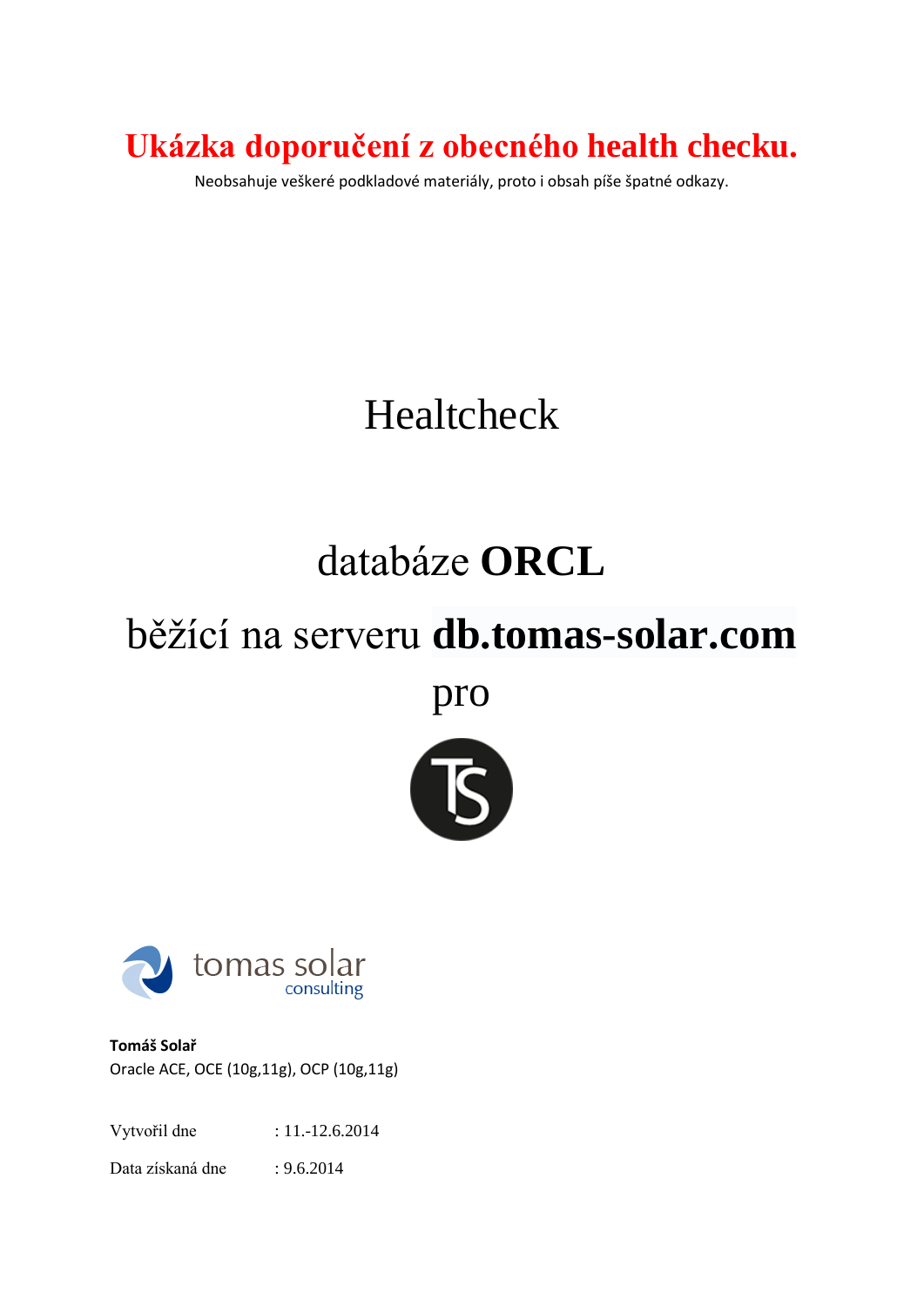## Obsah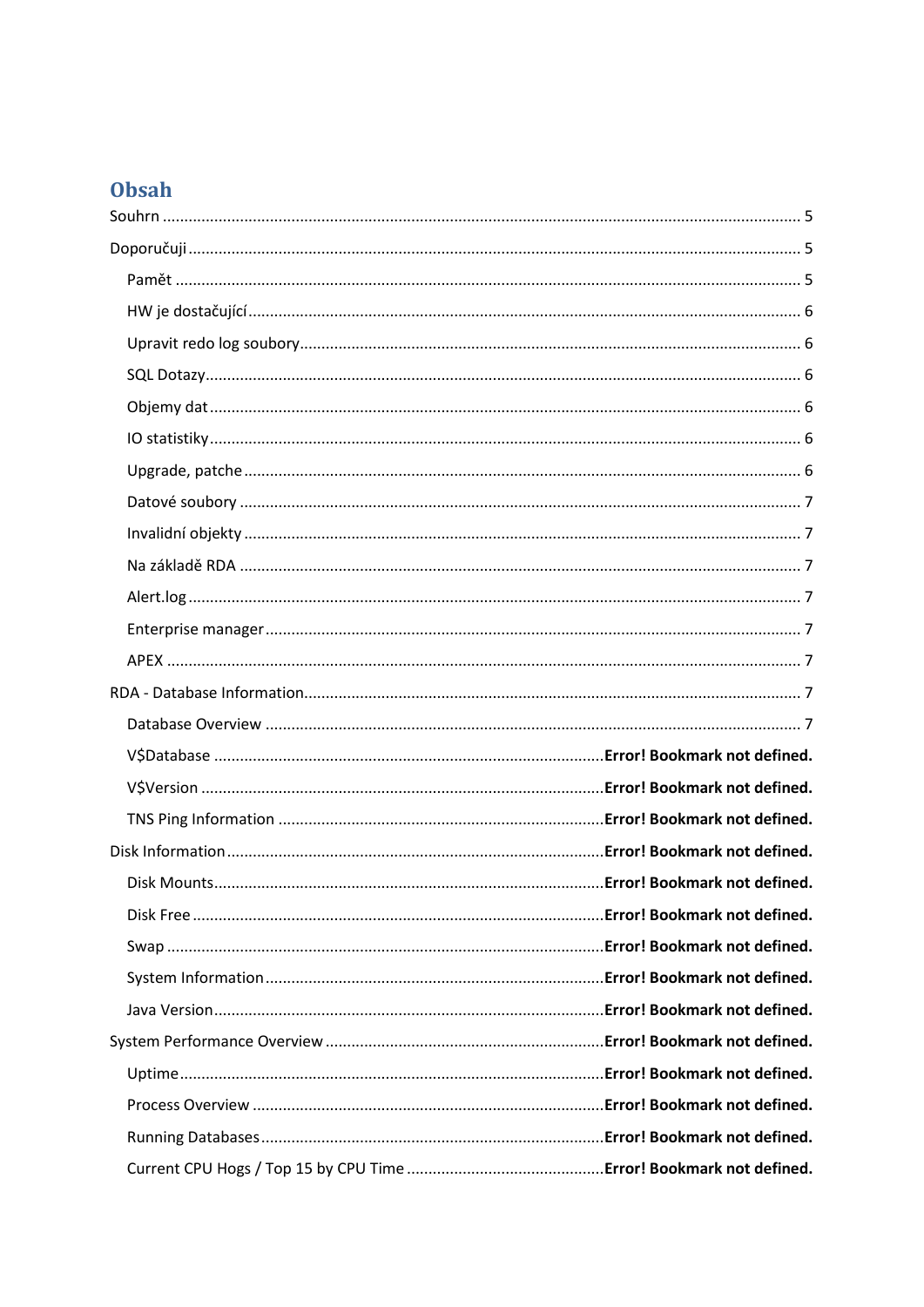| SQL in Shared Pool with High Disk Reads to Executions Ratio  Error! Bookmark not defined.  |  |
|--------------------------------------------------------------------------------------------|--|
| SQL in Shared Pool with High Buffer Gets to Executions Ratio  Error! Bookmark not defined. |  |
|                                                                                            |  |
|                                                                                            |  |
|                                                                                            |  |
|                                                                                            |  |
|                                                                                            |  |
|                                                                                            |  |
|                                                                                            |  |
|                                                                                            |  |
|                                                                                            |  |
|                                                                                            |  |
|                                                                                            |  |
|                                                                                            |  |
|                                                                                            |  |
|                                                                                            |  |
|                                                                                            |  |
|                                                                                            |  |
|                                                                                            |  |
|                                                                                            |  |
|                                                                                            |  |
|                                                                                            |  |
|                                                                                            |  |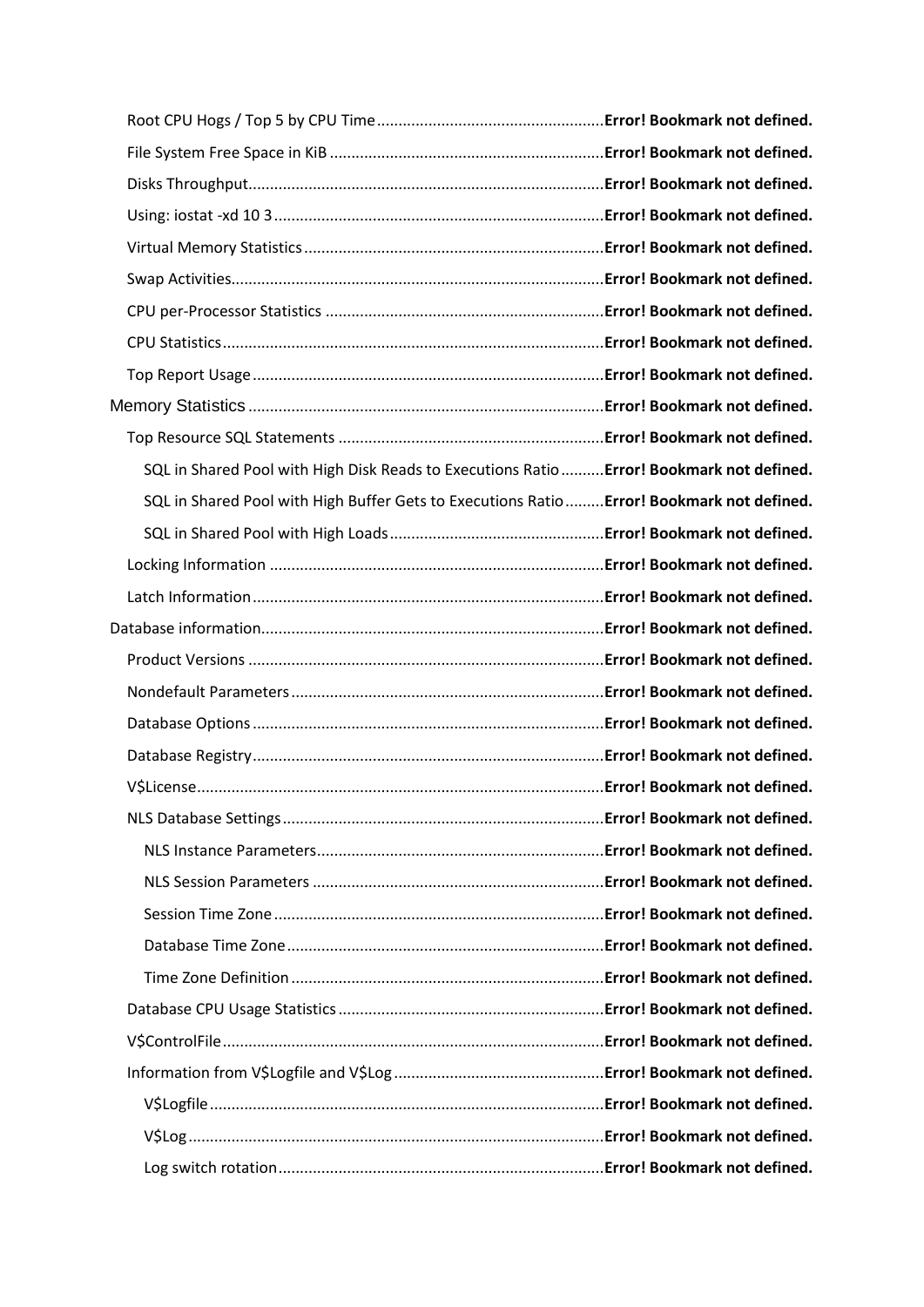| Schema Granted APEX_ADMINISTRATOR_ROLE Error! Bookmark not defined. |  |
|---------------------------------------------------------------------|--|
|                                                                     |  |
|                                                                     |  |
|                                                                     |  |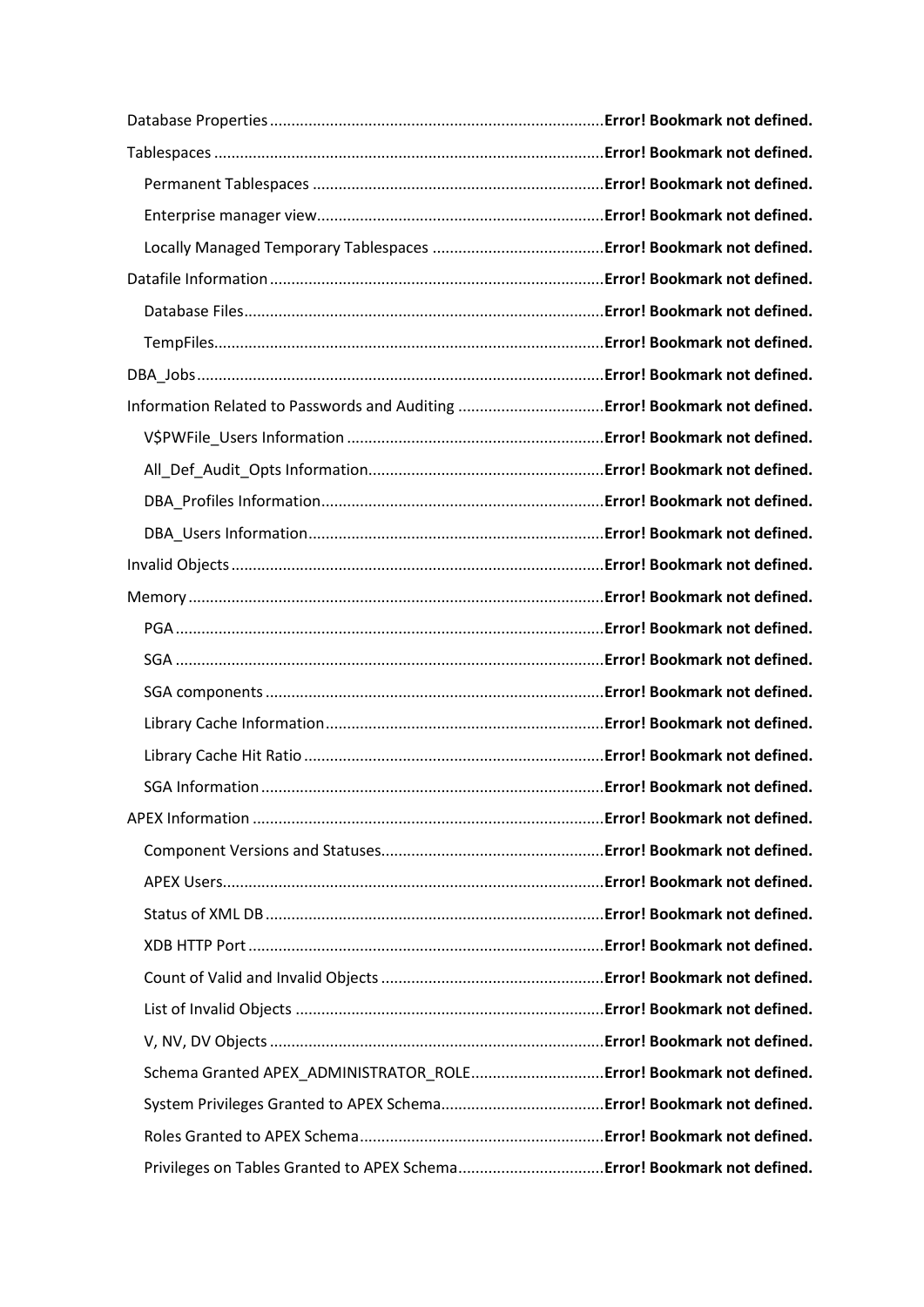| Access Control List Assignments to Network Hosts  Error! Bookmark not defined. |  |
|--------------------------------------------------------------------------------|--|
|                                                                                |  |
|                                                                                |  |
|                                                                                |  |
|                                                                                |  |
|                                                                                |  |
|                                                                                |  |

# <span id="page-4-0"></span>**Souhrn**

Účelem analýzy je podat zprávu a stavu a konfiguraci databáze **ORCL**, tzv. Health check. K získání statických dat byl použit nástroj RDA, utility operačního system, dotazy v sqlplus, AWR a EM. Přístup na server nebo do enterprise manageru jsem během analýzy měl, proto jsem dělal porovnání i s aktuálním stavem databáze.

Veškerá data byla pečlivě analyzována a posuzována. Na jejich základě mohu říci, že databáze **nevykazuje** žádné známky kritického chování a může běžet i nadále v současné konfiguraci, přesto doporučuji udělat změny rozepsané níže.

Účelem analýzy není podat hluboký rozbor výkonnosti databáze nebo doporučeni pro ladění sql dotazů, jako spíše **informovat** o nastavení databáze. Také se nezkoumalo vytváření indexu nebo partitioning tabulek.

Všechny skripty byly spouštěny pod uživatelem SYS. Na serveru je zprovozněn EM, který je možné využít pro realtime sledování výkonu nebo jako GUI nástroj databázového administrátora v případě licencovaných diag a tuning packu.

Veškeré informace jsou roztříděny do základních oblastí tak, jak byly podrobeny analýze. U každé oblasti jsem se stručně vyjádřil k možným změnám.

# <span id="page-4-1"></span>**Doporučuji**

## <span id="page-4-2"></span>**Pamět**

- Nyní je pro databázi alokováno 12GB paměti (limit na 13GB) z celkové velikosti 16GB RAM. Pro PGA je nastaven statický parameter na 1910MB. PGA je dostačující dle úspěšnosti získání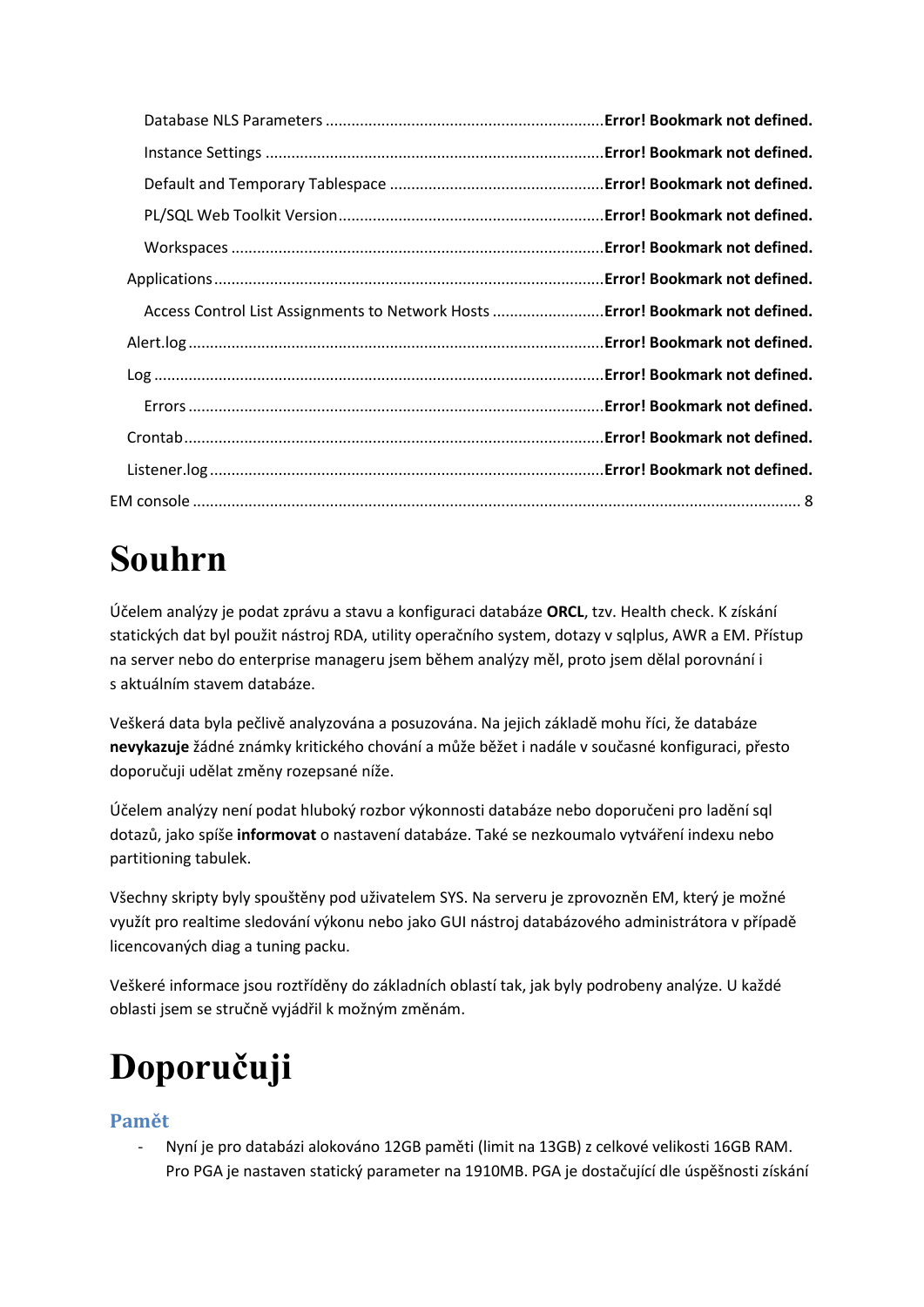dat z cache. SGA je taky v relativně v pořádku i když advisor a další ukazalete indikují, že by navýšení přineslo užitek, ale žádný razantní. Spíše v řádu jednotek procent. Nicméně, zapnul bych (pokud to není vypnuté z konkrétních důvodů) automatic memory management, který je nyní vypnutý. Je zapnutý pouze ASSM (automatic shared memory management)

- Zvýšením paměti se sníží počet wait eventů, locků i latches. Sníží se také počet IO požadavků a uvolní se tím diskovému systému.
- Čte se hodně bloku z datových souborů, pokud se zvýší pamět, může se více dat cachovat.

### <span id="page-5-0"></span>**HW je dostačující**

- Většinu času je nečinný, což dokazuje i výpis TOP nebo AWR report.

### <span id="page-5-1"></span>**Upravit redo log soubory**

- Hodně wait eventů poukazuje na čekání při synchronizaci redo logu. Z výpisu log switches, které se dějí v průměru každých 7-8 minut (i méně jak 1 minutu). Velikost je teď default 50MB, doporučuji zvýšit na 200MB.
- Nyní jsou pouze 3 skupiny po 2 členech. Abychom uvonili IO systému a zároveň snížili čekací doby, doporučuji mít 4 skupiny po 2 členech.
- Nyní jsou redo log soubory rozmístěné do tří adresářů /data/oradata, /data02/oradata, /idx/oraidx/. To je dobré.

### <span id="page-5-2"></span>**SQL Dotazy**

- Z AWR reportu je patrné, že většina databázového času se spotřebovává na vykonání sql dotazů. A nejvíce se čeká na poskytnutí mezi klientem a serverem. Většina vykonávaných dotazů je z sqlplus, což nebývá běžné. Kdo tam přistupuje přes sqlplus?
- Nezkoumal jsem konkrétní dotazy a jejich exekuční plány. Spíše se jen podívat, jestli četnost jejich spouštění odpovídá skutečným požadavkům.

## <span id="page-5-3"></span>**Objemy dat**

- Z AWR reportu je patrné, že databáze musí pracovat s velkýmy objemy dat a to jak při zápisu, tak i při čtení z datových souborů. Velmi často také přes full table scan, kdy se nevyužívají indexy. Opět to poukazuje na neoptimalizované dotazy.

## <span id="page-5-4"></span>**IO statistiky**

- Řádově více dochází ke čtení ze souboru /data02/oradata/orcl/orcl/DATACENTRUM02.dbf, než z ostatních. Naopak nejvíce se zapisuje do souboru /data/oradata/orcl/APLIKACE.dbf a /data/oradata/orcl/undotbs01.dbf
- Nejčasteji přistupovaný objekt je DC\_QAD.OP\_HIST a DC\_QAD.TR\_HIST. Oba objekty ve stejném tablespace DATACENTRUM.
- Nejvíce se čeká na locky na objektu DC\_EWS.EWS\_DATA. Zde odbourat čekání, tvoří 84% všech wait eventů.

## <span id="page-5-5"></span>**Upgrade, patche**

- Databáze je verze 11.2.0.1, což je base release. Doporučuji aplikaci posledního patchsetu 11.2.0.4. Je placený support, tak se dá stahnout z [MOS.](https://support.oracle.com/)
- Není aplikován žádný bezpečnostní patch. <http://www.oracle.com/technetwork/topics/security/alerts-086861.html>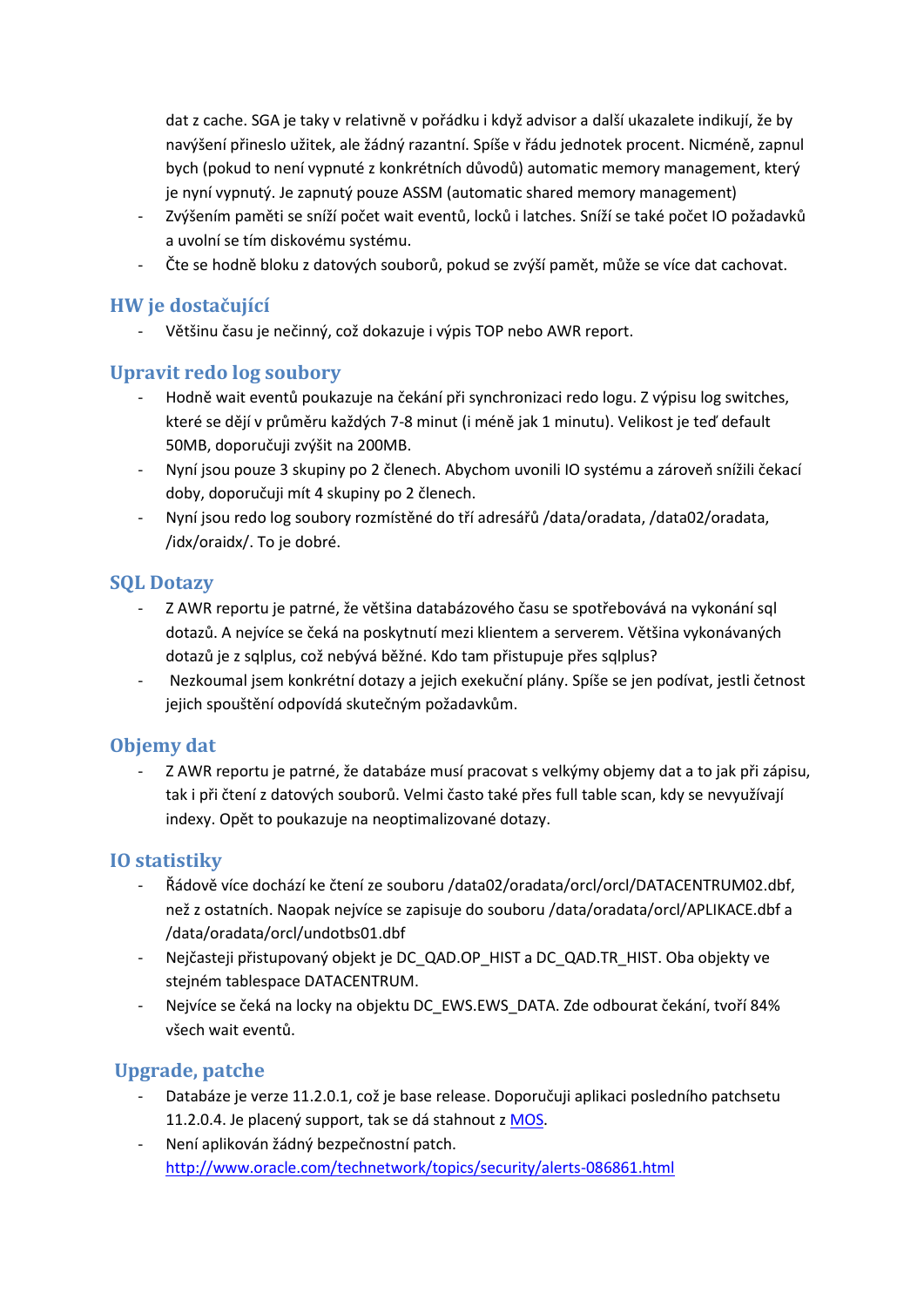#### <span id="page-6-0"></span>**Datové soubory**

-

- Některé datové soubory jsou nastaveny jako autoextent YES, jiné NO. To má nějakou logiku? Problém tu je s datovým souborem /data02/oradata/orcl/DATACENTRUM02.dbf, který je největší cca 26GB s nejčastěji se s ním pracuje. Buď bych do tablespace DATACENTRUM přidal další soubor, aby se data ukladala i jinam, nebo bych provedl reorganizaci objektů. Případně uvažoval o nasazení ASM (automatic storage management).

#### <span id="page-6-1"></span>**Invalidní objekty**

- V databázi je 259 invalidních objektů. Přesný popis níže. Buď je smazat nebo zkompilovat.

#### <span id="page-6-2"></span>**Na základě RDA**

- Databáze beží v archívním módu. V pořádku.
- Kontrolní soubory v jsou 3, ale všechny na jednom svazku /data/oradata/orcl. Doporučuji rozkopírovat na různé svazky, třeba /data/oradata, /data02/oradata, /idx/oraidx/.
- Volné místo na discích dostatečné.
- Java 1.5. je stará. Poslední verze 1.7. má umět lépe spravovat pamět.
- Zaměřit se na dotazy ze sekce "Top Resource SQL Statements". Spíše o komunikaci s dodavatelem, zda-li je zde možnost pro ladění. Nebo to řešit na testu.
- Joby v databázi všechny funkční.
- Trace soubory odmazávat pravidelě z adresáře /opt/oracle/diag/rdbms/orcl/orcl/trace. Teď jich tam je 21727.
- V crontabu jsou nějaké úlohy, nezkoumal jsem jejich funkci. Používá se tool oraToolKit, který neznám. Ale dost scriptů je zakomentovaných. Jak se provádí záloha?

#### <span id="page-6-3"></span>**Alert.log**

- V alert.logu jsou i ORA chyby. ORA-06502. Zkusit řešit samostatně nebo ve spolupráci s Oracle.

#### <span id="page-6-4"></span>**Enterprise manager**

Pokud není zakoupena licence na diag a tuning pack, měl by být parameter control\_management\_pack\_access nastaven na NONE.

#### <span id="page-6-5"></span>**APEX**

Poslední verze 4.2.5.00.08 instalovaná.

# <span id="page-6-6"></span>**RDA - Database Information**

#### <span id="page-6-7"></span>**Database Overview**

| <b>DB Name</b>     | ORCL                 |
|--------------------|----------------------|
| <b>Global Name</b> | ORCL.TOMAS-SOLAR.COM |
| <b>Host Name</b>   | dh                   |